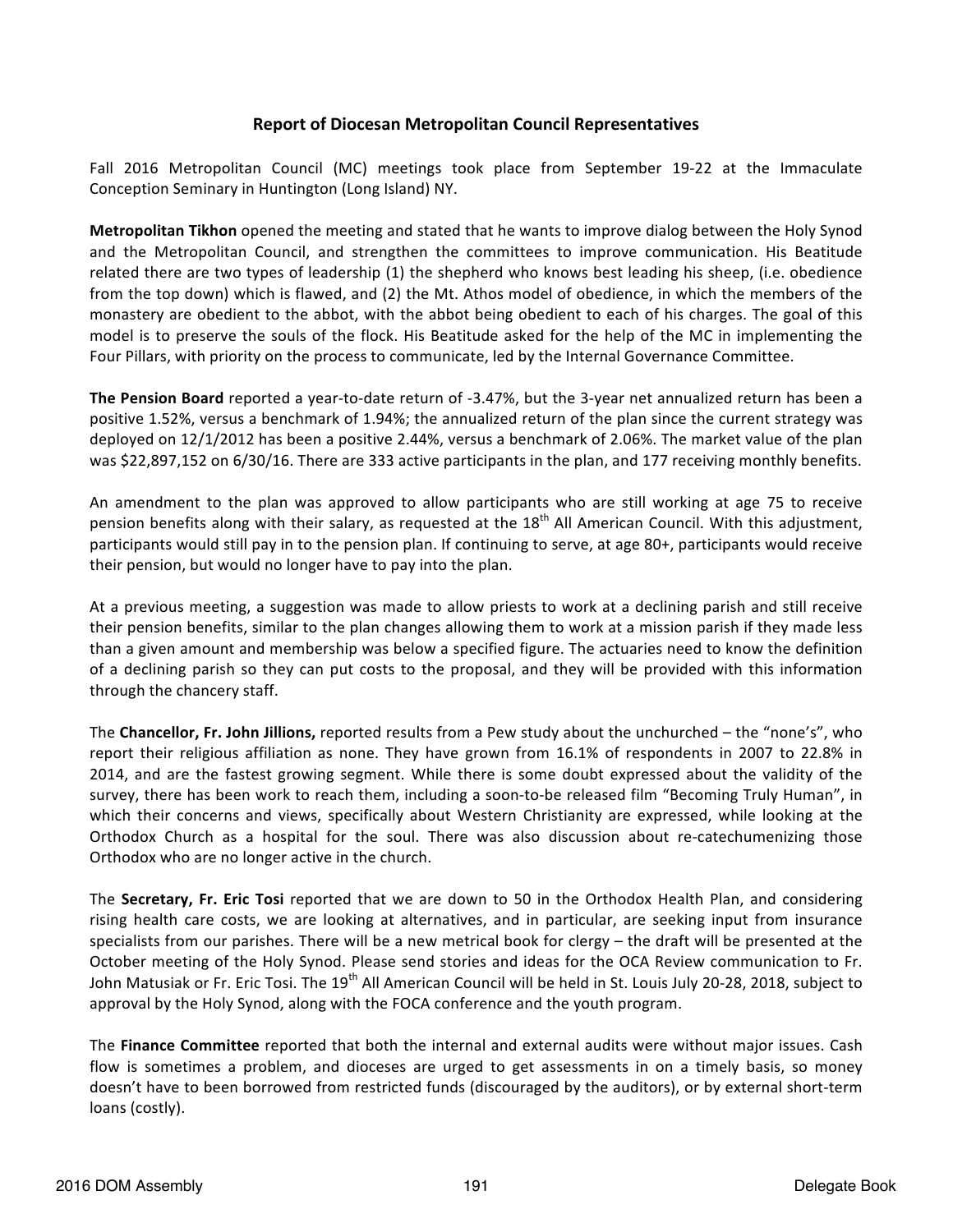The **Treasurer** reported a balanced budget and coming in very close to the anticipated revenues from diocesan assessments, although timing presents a challenge. It is anticipated that the OCA will start making distributions from endowments, for purposes such as theological education, beginning in 2017.

The 2017 budget was presented by Fr. John Dresko for the finance committee. The balanced budget of \$1.77 million was unanimously approved.

The All American Council in 2018 is budgeted for about \$300,000. It is recommended that parishes set money aside in a "pocket account'. The money will be sent to Syosset by the dioceses, not the parishes. Each diocese will be billed a portion of the \$300k consistent with the percentage of total assessments they are paying. It was suggested that dioceses optionally set up an escrow account and send in the money in advance if possible.

Total **Planting Grants** for 2017 are budgeted at \$104,000 total, for 5 returning parishes, and for one new parish which will receive \$24,000 of the total. The choice for the new parish was between St. John of Chicago in Rogers AR (Fr. John Wehling) and Annunciation of the Virgin Mary in St. James MO (Fr. Joel Wilson). St. James MO (Diocese of the Midwest) was recommended, but they still need to be approved by the Holy Synod.

Archdeacon Joseph Matusiak presented a report on the **Stewards of the OCA** and the St. Herman appeal. SOCA has raised \$43,589 to date in 2016, with beneficiaries including new missions, seminarians, Christian service and humanitarian aid, liturgical music, youth ministries and others. MC members were challenged to fully participate and \$4,960 was raised from the floor, which will be doubled by a matching grant since 100% participation was attained.

In the discussion of the "4 Pillars" (The Apostolic Work of The Church), the MC prioritized the following initiatives under each pillar:

The Spiritual Life:

- Peer groups
- Montessori model for Orthodox education
- Training on how to lead a spiritual life
- Stewardship:
	- Stewards of the OCA (SOCA)
	- Teaching what stewardship is

Evangelism / outreach:

- Teaching parishioners how to evangelize
- Re-energize former Orthodox

External Relations:

- Prepare for  $50<sup>th</sup>$  anniversary
- Cross attendance with other jurisdictions

The next steps for the 4 pillars is for each MC member to look at and offer prayerful support for one or more of the initiatives. A prayer was written by His Beatitude for the first pillar (attachment 1), with plans to write a prayer for each of the other three.

Respectfully submitted, Archpriest Alexander Kuchta Bob Graban September 27, 2016